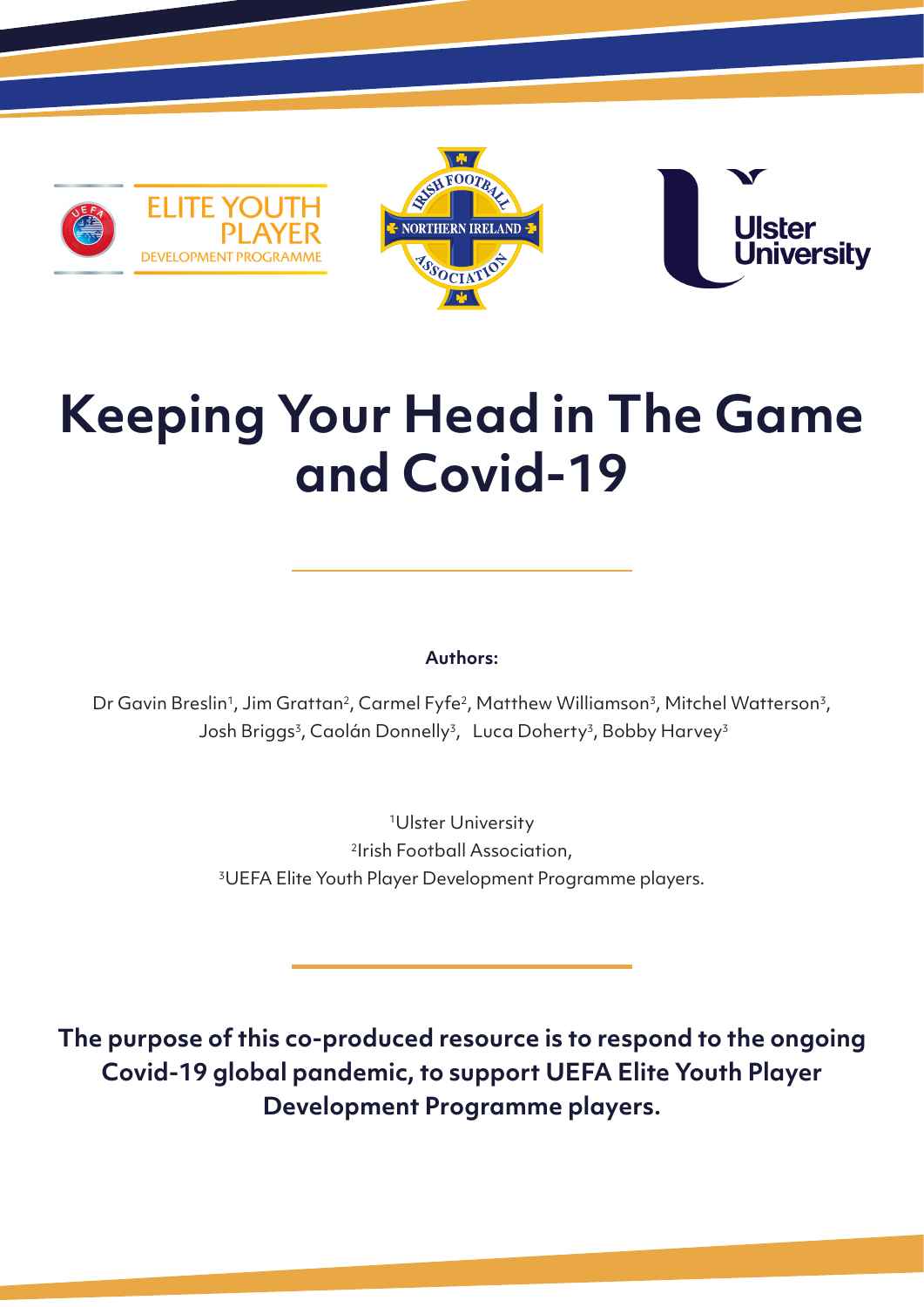## Background

#### **The aim of this session is to build on the previous 'Keeping Your Head in the Game' sport psychology sessions to support Youth Academy players during the Covid-19 lockdown.**

Since the previous face-to-face sport psychology session, we have all had to deal with the lockdown from Covid-19, wherein our living arrangements, habits and routines have been forced to change. This change to everyone's routine may lead to a feeling of anxiety, frustration, annoyance, some confusion and anger. For many the uncertainty of how long the lockdown period will last, combined with missing out on regular activities with school friends and teammates can be daunting. Some of you may also feel a sense of loss from all the great progress you were making in football. We are here to assure you that these psychological attitudes and feelings, and how you are responding to these uncertain circumstances are normal. We are also here to help you deal with these uncertainties together as an academy. #weareinthistogether

Therefore, to best deal with the ongoing Covid-19 restrictions, it is important that we work together to support ourselves, our family members, coaches, staff, and teammates to look after our physical and mental fitness, so that we emerge from the lockdown, healthy and ready to play the sport we love.

We best achieve this by first reflecting on our attitudes, thoughts and behaviours, setting positive health goals, being proactive in maintaining good healthy habits and daily routines, and importantly, not being hard on ourselves but being kind and patient to ourselves and others. We can also get a lot of benefit out of helping others.

We believe you can manage through Covid-19 by doing what you know best: using the skills you have learned to be an elite youth academy player to emerge from this crisis. As a player of the academy you have learned to be a good decision maker, a team player, developed confidence, and resilience. You have taken control over your nutrition, sleeping habits, built skills in building effective friendships with other players, shown independence, been supportive to others, learned about your own psychology and what it takes to be the best possible player and person. Most of all you have shown resolve (didn't give up), stuck with the academy and showed commitment to seeing your goals through to the end. In other words, you have shown the psychological skills of perseverance. With support from your coaches and staff we can build on these skills further.

The skills described are linked with pillar four of the IFA four-pillar model:

#### **1.** Technical • **2.** Tactical • **3.** Physical • **4.** Psychological

During challenging times there is a real opportunity for you to continue to build on the psychological pillar where you can hone your skills in attitude, resilience, work ethic, enthusiasm, imagination and dedication. To do this, working with you we have co-produced 11 ways to help you build the psychological pillar further. We ask you to read through these and list how you can put them in place. We are also aware that at times it can be challenging to achieve all recommendations, so give them your best shot.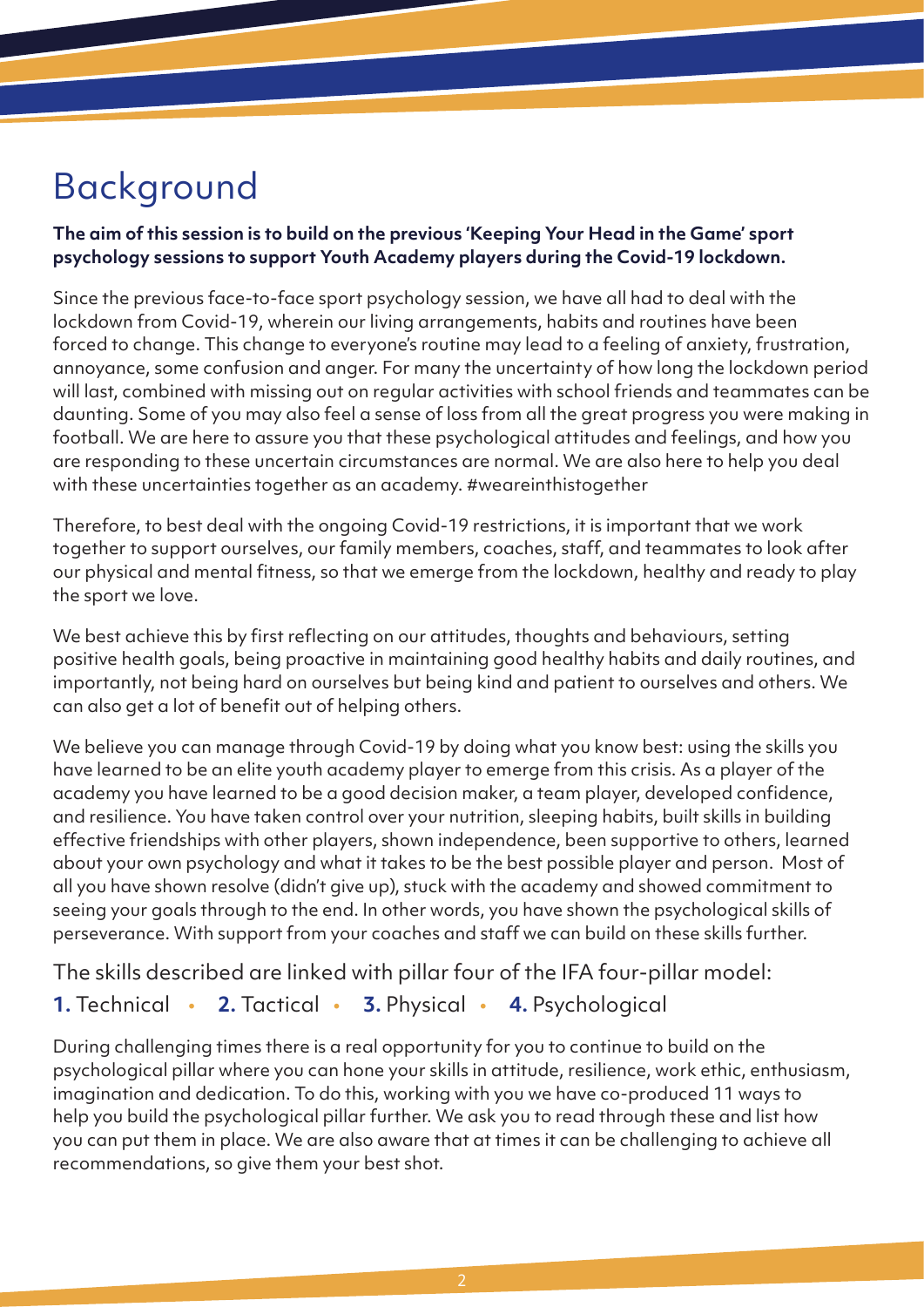### **UEFA Elite Youth Player Development Programme**  Daily checklist

*Mental health is a state of well-being in which every individual realises his or her own potential, can cope with the normal stresses of life, can work productively and fruitfully, and is able to make a contribution to her or his community.* (World Health Organisation).

In order to be mentally fit we need to look after our mental health.

A game of football requires fielding 11 physically and mentally fit team players. Shown below are 11 player recommendations that can help support you during this time.

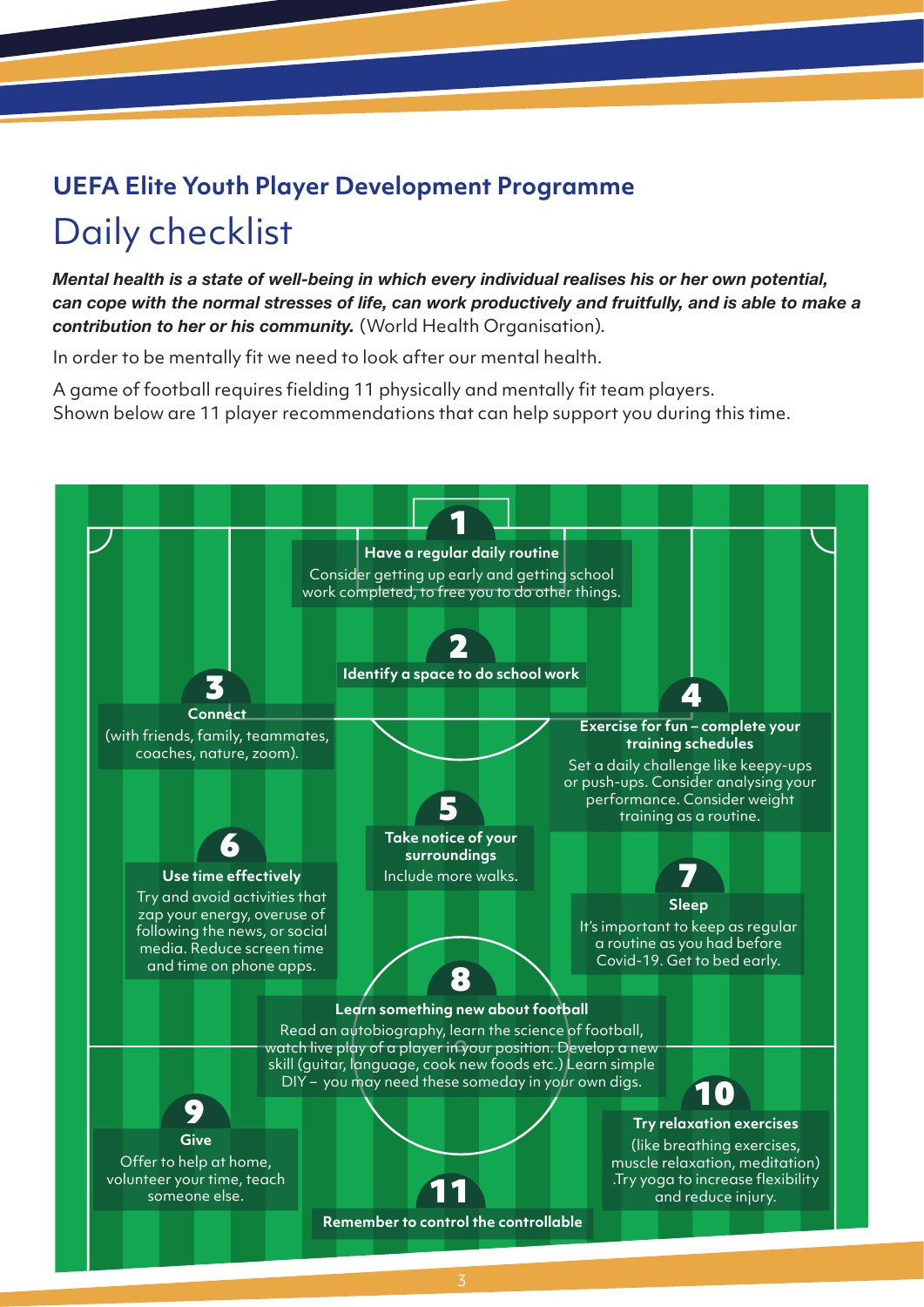#### **12-Week Calendar of Achievements**

**You can use the calendar below to help manage your achievements each week and to help keep you on track as we continue to deal with Covid-19.**

| <b>Player achievements</b> |                                                                                                                                                                                                  | Describe the activity you have done | <b>Achieved</b><br>(Tick) |
|----------------------------|--------------------------------------------------------------------------------------------------------------------------------------------------------------------------------------------------|-------------------------------------|---------------------------|
| 1.                         | Have a regular daily routine<br>Consider getting up early and<br>getting school work completed, to<br>free you to do other things                                                                |                                     |                           |
| 2.                         | Identify a space to do school work                                                                                                                                                               |                                     |                           |
| 3.                         | <b>Connect</b><br>(with friends, family, team-mates,<br>coaches, nature, zoom)                                                                                                                   |                                     |                           |
| 4.                         | Exercise for fun - complete your<br>training schedules<br>Set a daily challenge like keepy-ups<br>or push-ups. Consider analysing<br>your performance. Consider weight<br>training as a routine. |                                     |                           |
| 5.                         | Take notice of your surroundings<br>(include more walks)                                                                                                                                         |                                     |                           |
| 6.                         | Use time effectively<br>Try to avoid activities that zap your<br>energy, overuse of following the<br>news, or social media, reduce screen<br>time and time on phone apps.                        |                                     |                           |
| 7.                         | <b>Sleep</b><br>It's important to keep as regular a<br>routine as you had before Covid-19.<br>Get to bed early.                                                                                  |                                     |                           |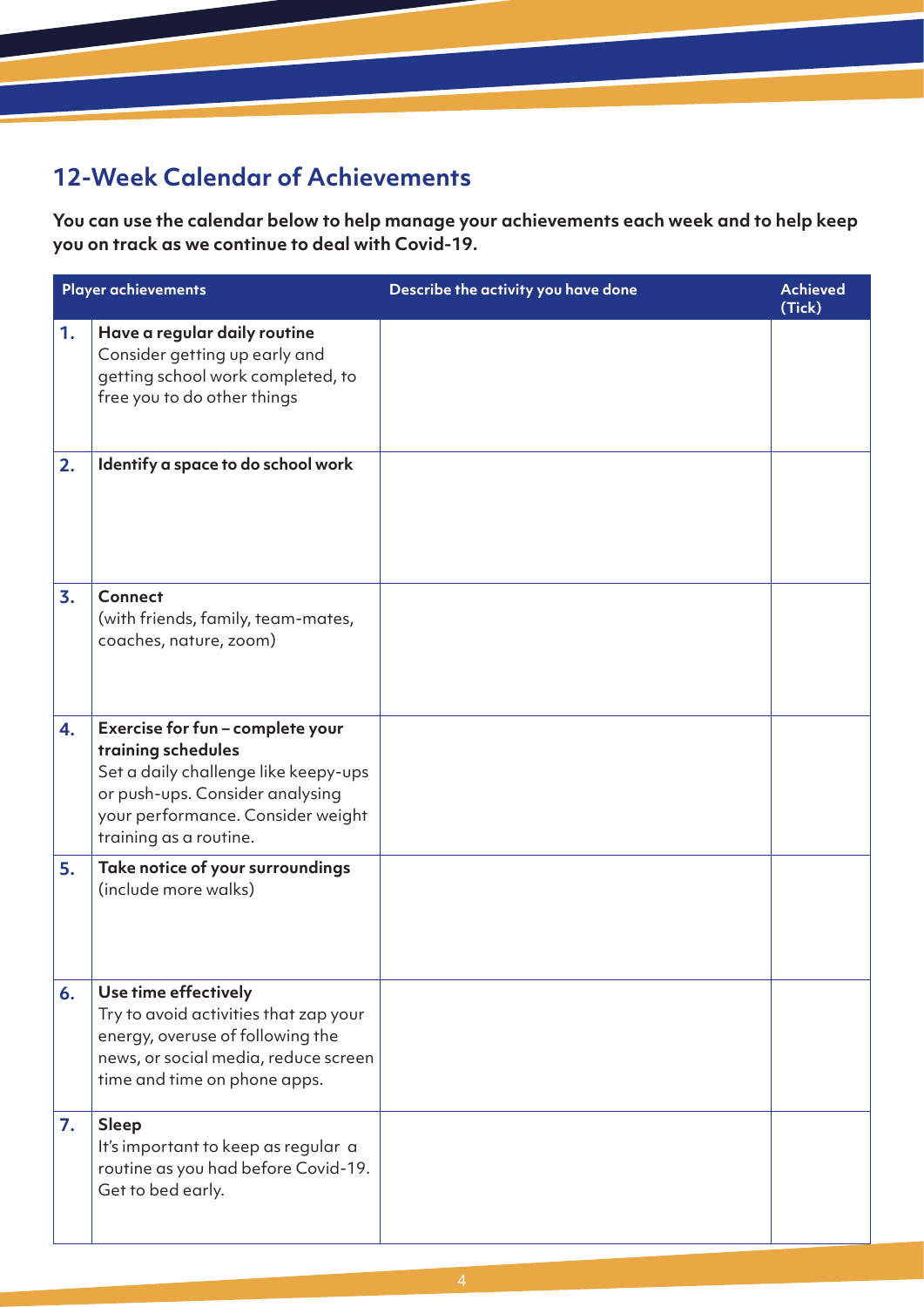| 8.  | Learn something new about football<br>Read an autobiography, learn the<br>science of football, watch live play<br>of a player in your position. Develop<br>a new skill (guitar, language, cook<br>new foods etc.). Learn simple DIY<br>- you may need these someday in<br>your own digs! |  |
|-----|------------------------------------------------------------------------------------------------------------------------------------------------------------------------------------------------------------------------------------------------------------------------------------------|--|
| 9.  | Give<br>Offer to help at home, volunteer<br>your time, teach someone else.                                                                                                                                                                                                               |  |
| 10. | <b>Try relaxation exercises</b><br>(like breathing exercises, muscle<br>relaxation, meditation).<br>Try yoga to increase flexibility<br>and reduce injury.                                                                                                                               |  |
|     | 11. Remind yourself to control<br>the controllable                                                                                                                                                                                                                                       |  |

We can also help support each other during challenging times. Below are some great quotes and advice shared by academy players.

#### *"All the work I am doing is for a reason and it will pay off someday."*

*"They don't know how much I want it, but I will show them."*

*"Be happy you're alive."* 

*"Try to go to bed early and get up early."*

*"Help around the house and learn new life skills so when you move into your own digs you will know how to run them properly."*

*"Set a screen limit on certain apps that cause you to procrastinate and waste time."*

*"Train in silence. Let the crowd make the noise."* 

*"Stay as motivated as possible."*

*"Try new healthy meals so before training if you are hungry you can make that meal and it won't be too heavy on your stomach."*